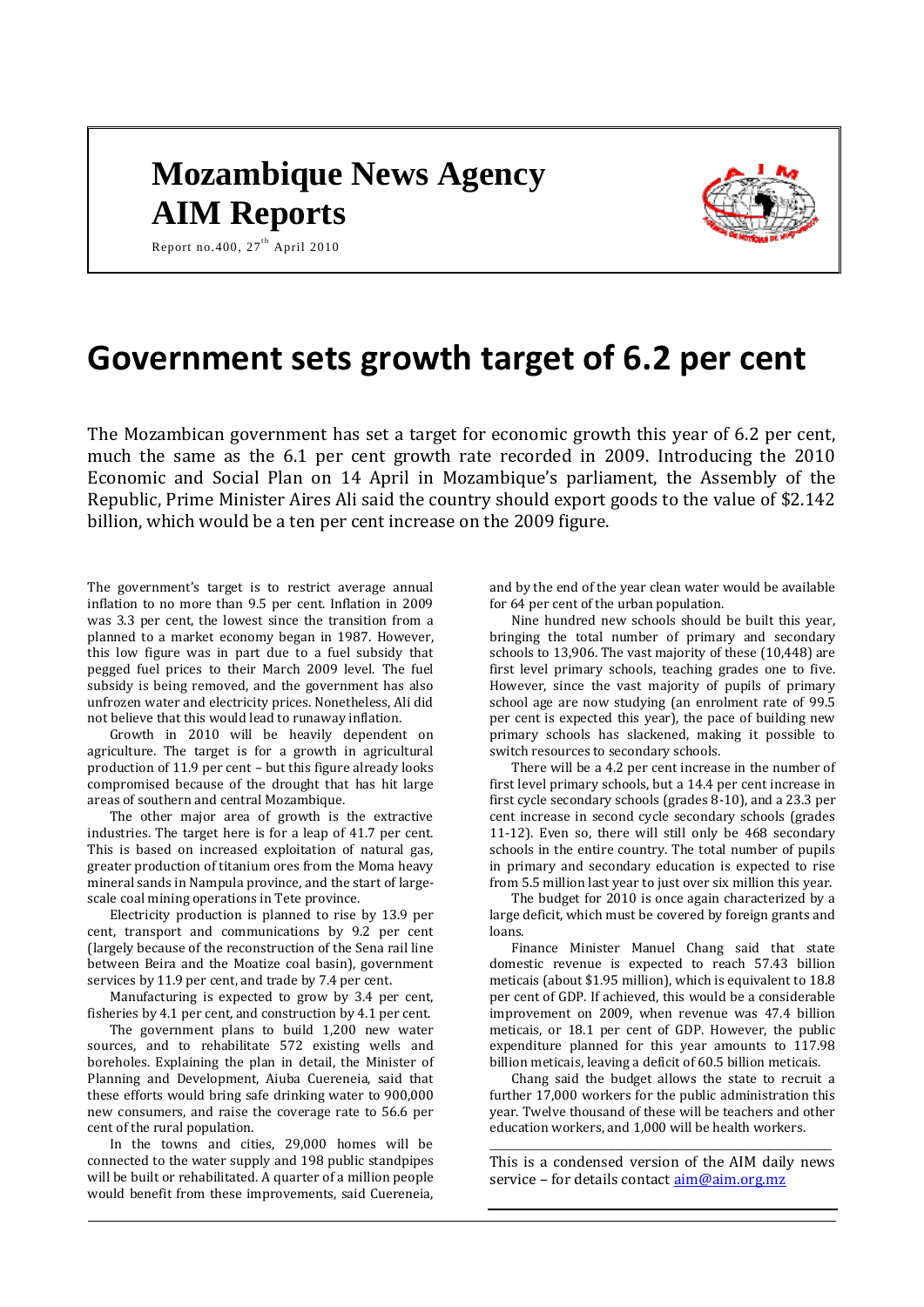## **Assembly elects members of Council of State**

The Assembly of the Republic on 22 April elected seven members to the Council of State, a body that advises the President of the Republic.

In reality, this is not an election but an appointment by the two main parliamentary groups: the ruling Frelimo Party and the largest opposition Renamo. As with all bodies to which the Assembly appoints members, they are chosen in in proportion to the number of seats each party holds. Thus, Frelimo appointed five of the seven Council members, and Renamo two. With only eight deputies, the third parliamentary group, the Mozambique Democratic Movement (MDM), made no appointments.

The seven Council of State members elected were:

Frelimo nominees:

- Deolinda Guezimane: veteran of the women's detachment in the Frelimo guerrilla army, in the war for Mozambican independence;
- Luisa Diogo: former Prime Minister, and member of the Frelimo Political Commission;
- Cardinal Alexandre dos Santos: retired catholic Archbishop of Maputo;
- Rev. Dinis Sengulane: Anglican bishop of the Libombos diocese, and former President of the Mozambique Christian Council;
- Sheik Abdurrazaque Ali Salimo: a former political prisoner arrested by the Portuguese political police, the PIDE, for his Frelimo sympathies, and now a prominent figure in the Islamic Congress of Mozambique.

Renamo nominees:

- Antonio Muchanga: Renamo parliamentary deputy between 2005 and 2009;
- Manuel Lole: Renamo parliamentary deputy between 2005 and 2009, and a member of the Renamo political commission

Of these seven people, Guezimane and Cardinal dos Santos were also members of the first Council of State, which sat from 2005 to the present.

Sitting on the Council of the State ex officio are the chairperson of the Assembly of the Republic (Veronica Macamo), the Prime Minister (Aires Ali), the President of the Constitutional Council (Luis Mondlane), former heads of state (Joaquim Chissano), former chairpersons of the Assembly (Marcelino dos Santos and Eduardo Mulembue), and the runner-up in the last presidential election (Renamo leader Afonso Dhlakama). There are also four members yet to be appointed by President Armando Guebuza.

Under the Constitution, President Guebuza must consult with the Council of State on the date of general elections, any dissolution of the Assembly, any declaration of war, or of a state of siege or of emergency, or on holding any referendum. He may also call Council meetings to seek advice at any time he deems fit.

Of the events that must be preceded by Council meetings, the only one that is certain is the next general election, due in 2014. President Guebuza will have to discuss the date with the Council.

The first Council of State met on just three occasions, much to Renamo's annoyance. Renamo deputy Francisco Maingue demanded that the Council should discuss crime and corruption and should legally be obliged to meet several times a year.

That, however, would require changing the law and the very nature of the Council. The fact that the Council met so infrequently could be regarded as positive, since it means that over the past five years the country faced no major political crisis.

#### *Defence and Security Council appointed*

The Assembly of the Republic has also appointed its five members of the National Defence and Security Council (CNDS), the consultative body that deals with matters concerning national sovereignty, territorial integrity and security. The appointments were made in proportion to the number of seats held by each parliamentary party. Thus, Frelimo appointed four members, with Renamo appointing the fifth member.

The Frelimo appointees were:

- Jacinto Veloso: former Minister of Security. Veloso was once a member of the Portuguese air force, and defected to Frelimo in spectacular fashion, by hijacking an air force plane and flying it to Dar es Salaam in 1963.
- Joaquim Munhepe: head of communications in the Frelimo guerrilla army during the war for Mozambican independence, and later Secretary of State for Communications in the Defence Ministry.
- Marina Pachinuapa: a commander of the Frelimo women's detachment during the guerrilla war and a founder member of the Mozambican Women's Organisation (OMM).
- Jose Moiane: commander of operations in Tete province during the independence war, later governor of Manica and then Maputo provinces.

The Renamo appointee was:

 Rogerio Vicente: Renamo head of operations in the closing years of the war of destabilisation. He was the only person who stood against Afonso Dhlakama for the post of Renamo President at the party's congress in July 2009, and was overwhelmingly defeated.

According to the Constitution, the opinion of the CNDS must be sought before any declaration of war, and on any suspension of constitutional guarantees, or of a state of siege or of emergency.

It should also give its opinion about Mozambican participation in peace-keeping missions abroad, and about the use of protected areas intended for defence and security purposes.

The Council should also "analyse and accompany initiatives of other state bodies that seek to guarantee the consolidation of national unity, the strengthening of democratic political power, and the maintenance of law and order".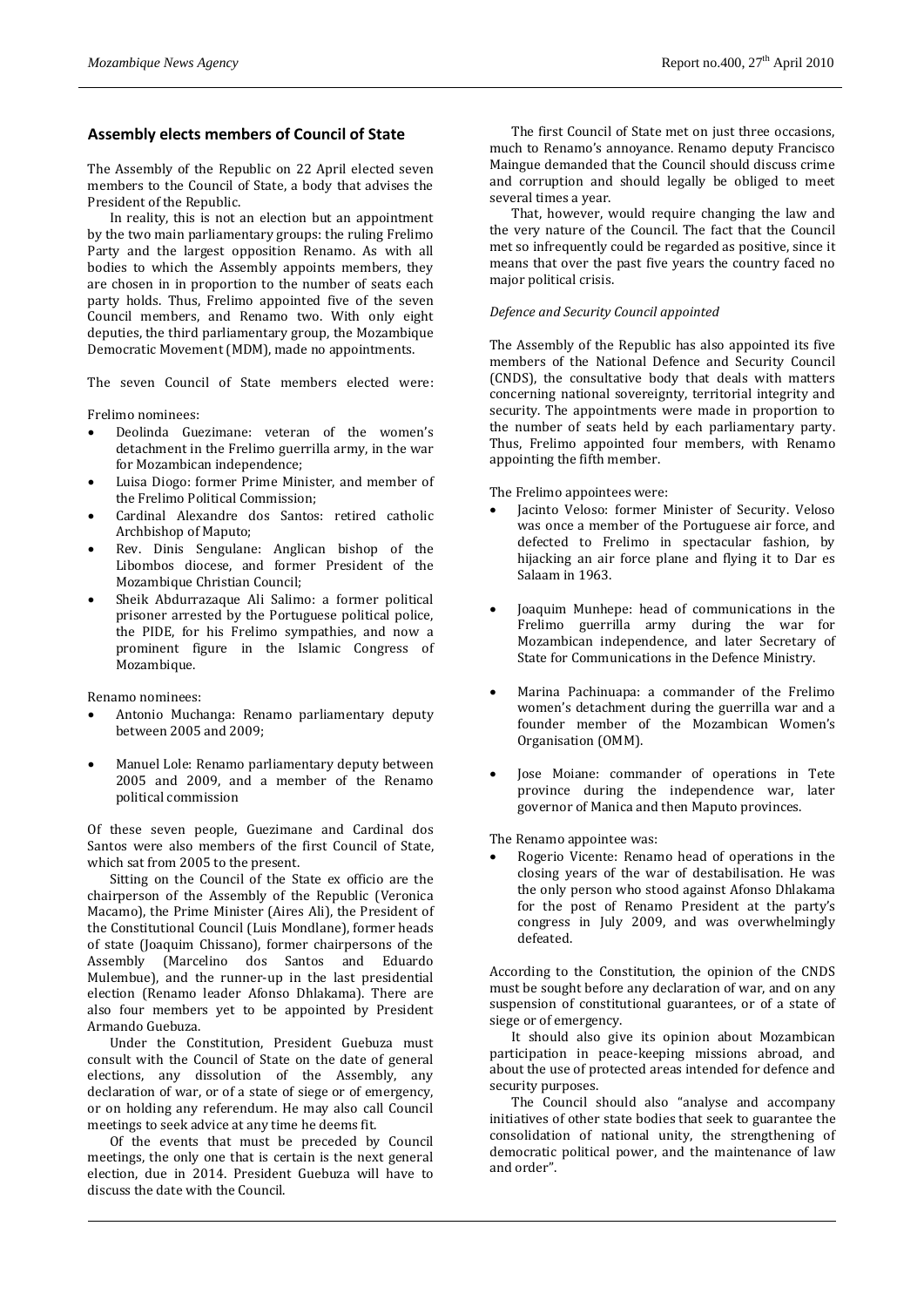## **New Xai-Xai water system inaugurated**

Minister of Public Works Cadmiel Mutemba on 19 April inaugurated a new water supply system in the city of Xai-Xai, capital of the southern province of Gaza.

The city's old water system was severely damaged in the catastrophic Limpopo floods of February 2000. Emergency repairs were undertaken with support from the European Union, the United Nations Children's Fund (UNICEF) and the British-based charity, Oxfam.

The new system has been financed by the Mozambican government and by the African Development Bank (ADB). The first phase, from 2005 to 2007, cost 111.4 million meticais (about \$4.4 million at the exchange rate of the time), and the contractor hired was the China Geo-Engineering Corporation.

The contract for the second phase, from August 2008 to December 2009, went to a second Chinese company, the China Henan International Corporation Group (CHICO), and cost 157.7 million meticais.

In all, the new system has a distribution network consisting of 388 kilometres of pipes, 11,708 connections and 83 standpipes. The water is drawn from 24 boreholes, and sent to its destinations via 12 distribution centres.

Under phase 1, the production capacity of the system was raised from 6,600 to 13,300 cubic metres of water a day, and under phase two this has reached 31,000 cubic metres a day. Xai-Xai now has a reliable water supply 24 hours a day (compared with nine hours a day in 2004).

Currently the system reaches 82 per cent of the 182,758 people living in the city and the surrounding area, but FIPAG (the government's Water Supply Assets and Investment Fund) says it can potentially supply 100 per cent of this population.

Further work on the system is envisaged for 2010, financed by the Mozambican and Dutch government, including the extension of the distribution network to new areas, with new home connections, and the drilling of a borehole in Chicumbane locality.

#### **Dramatic increase in Maputo water supply**

The Mozambican government and foreign donors and funding agencies are investing €95 million (about \$129 million) to rehabilitate and expand the water supply system for the cities of Maputo and Matola and the neighbouring town of Boane, more than doubling the number of people in the Greater Maputo area with access to safe drinking water.

On 12 April the Minister of Public Works and Housing, Cadmiel Muthemba, laid the first stone for this project, which should be completed by the end of 2011.

A new water treatment station will be built on the Umbeluzi River, a new water main will carry water from the Umbeluzi to Matola, and the existing mains will be rehabilitated. New distribution centres for Matola and Boane will be built in the neighbourhoods of Tsalala, Belo Horizonte and Matola-Rio. The project also envisages installing 16 small-scale autonomous systems in parts of the cities not yet reached by the public network.

A total of 680 kilometres of pipes will be installed or rehabilitated. It is expected that, at the end of the project, the number of consumers benefiting from clean drinking water in the area will rise from the current 670,000 to 1.5

million. (The total population of Maputo, Matola and Boane is about two million).

Water will become available for 24 hours a day (rather than the current 12 hours), and it is hoped that there will be a 25 per cent reduction in water losses.

The Mozambican government is financing 13.8 per cent of the project. The donors and funding agencies involved are the European Investment Bank (31 per cent), the European Union (25 per cent), the Dutch government (18.6 per cent), and the French Development Agency (6.6 per cent).

## **District hospitals need equipping**

The Mozambican government wants all 128 districts in the country to possess hospitals that are equipped with at least two operating rooms, X-Ray facilities and a laboratory, said Health Minister Ivo Garrido on 21 April during a meeting of his Ministry's Coordinating Council.

Garrido pointed out that the geographical coverage of health infrastructures - hospitals, rural and urban health centres and medical stores – is still far from adequate. He said that Mozambique needs at least 700 more health centres in rural areas, where the majority of the population lives.

Garrido said that during the next five years, the government is to build new general hospitals in Beira and Nampula (these will supplement the existing central hospitals in these two cities).

Speaking to the opening session on 20 April, Garrido said that all districts now have at least one medical doctor. The last district to receive a doctor was Meluco, in Cabo Delgado province. With the placing of a doctor there a few weeks ago, all the districts were covered.

Several districts have more than one doctor, and doctors are now being placed at the next rung down the ladder of local government, the administrative posts. Examples of districts where doctors are being stationed in the administrative posts are Magude in Maputo province, Mecanhelas (Niassa), Angonia (Tete), and Chiure and Ancuabe (Cabo Delgado).

In 2004, the National Health Services had 712 doctors (454 Mozambicans and 258 foreigners), and by 2009 the number had risen to 929 (735 Mozambicans and 194 foreigners). By last year the number of inhabitants per doctor had fallen to below 30,000, and today it is approaching 20,000.

Despite these advances, the health sector continues to be short of staff at all levels, said the Minister, and it still suffers from defective management and poor distribution of its human resources.

#### **Chinese support for armed forces**

The Mozambican Defence Ministry on 16 April received agricultural equipment, valued at around \$615,000, donated by the Chinese government. The equipment includes eight four-tonne trucks, eight tractors, each with a trailer, 12 motorcycles, and eight electric pumps.

On receiving the equipment, Defence Minister Filipe Nyussi said that the support will help drive a new dynamic in the productive activities under way in the defence sector, intended to contribute to the sustainability of the Mozambican armed forces (FADM), and to improve the diet of the soldiers.